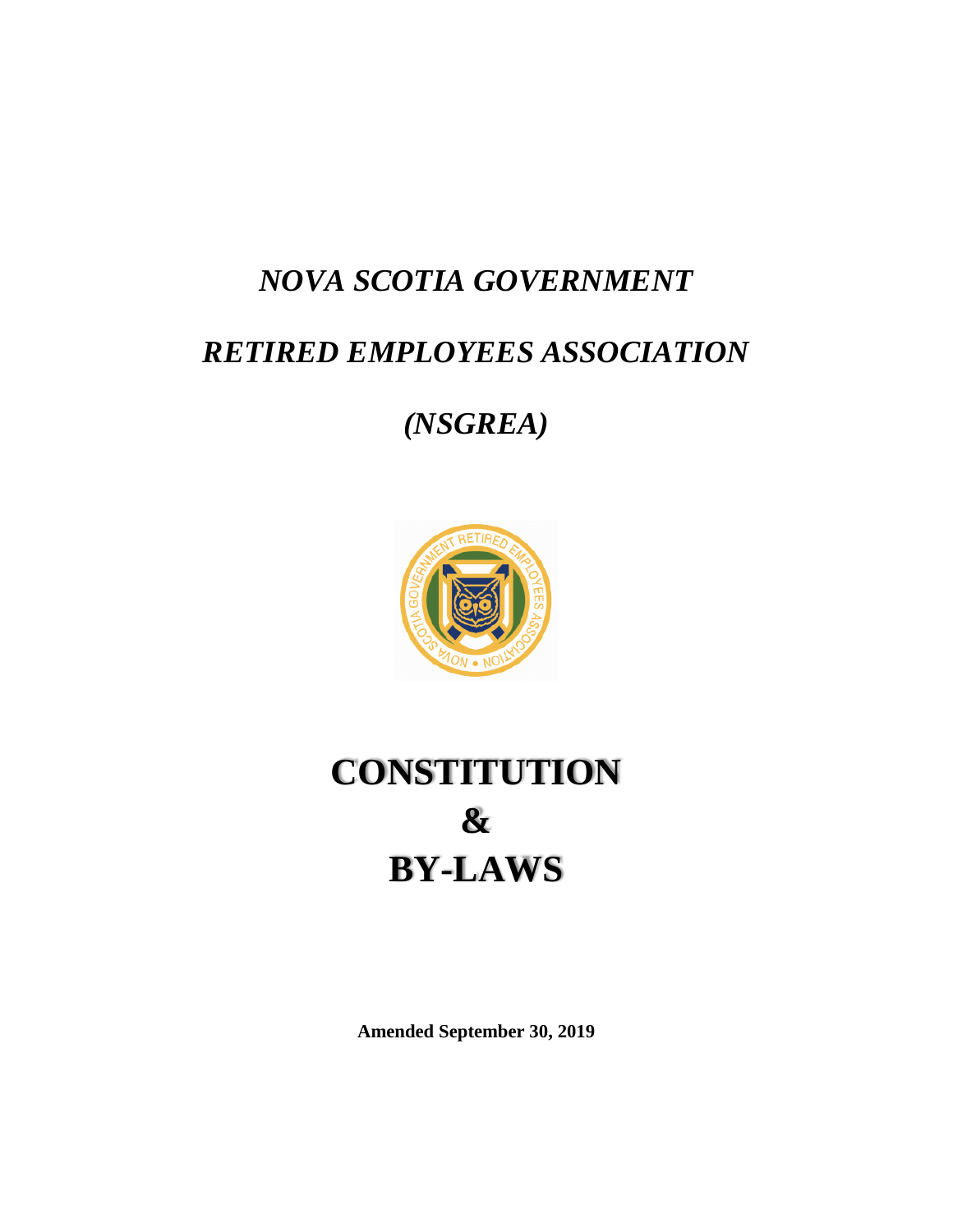# **TABLE OF CONTENTS**

# **CONSTITUTION**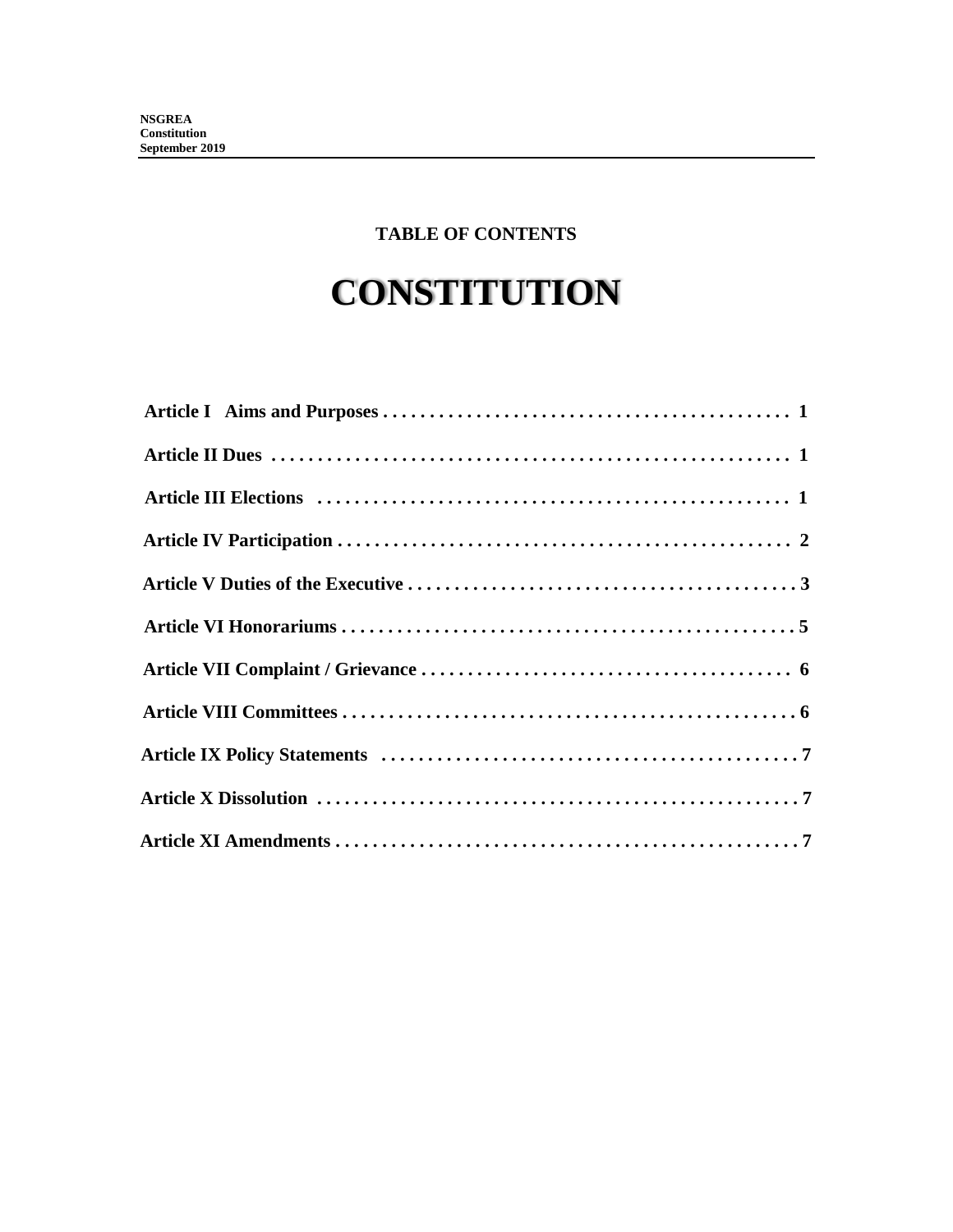# **Article I Aims and Purposes**

- **1.1 The aims and purposes of the Association (NSGREA) shall be:**
	- **1.1.1 To promote the interests of its members and generally to advance the economic and social welfare of the membership;**
	- **1.1.2 To bring together retired members or their delegates to discuss issues pertaining to the membership;**
	- **1.1.3 To make presentations to any and all committees of governments that would be of benefit to the membership;**
	- **1.1.4 To secure legislation which will safeguard and promote the principles, rights and liberties of the membership;**
	- **1.1.5 To encourage the membership to participate in their democratic institutions by exercising their full rights and responsibilities of citizens by voting in elections;**
	- **1.1.6 To assist groups with their retirement preparation programs; and**
	- **1.1.7 To work with the NSGEU and other Unions to further the aims of NSGREA.**

#### **Article II Dues**

- **2.1 In reference to those in Article 3.1 of the By-Laws.**
- **2.2 All members to be in good standing pay dues as prescribed by Convention.**

#### **Article III Elections**

- **3.1 Elections for positions of the NSGREA Provincial Executive shall be conducted at the Annual Convention.**
- **3.2 In the event of a vacancy in the office of President, the Vice-President shall perform the duties of the President until the next Annual Convention.**
- **3.3 In the event of a vacancy in any other Executive Officers position, the**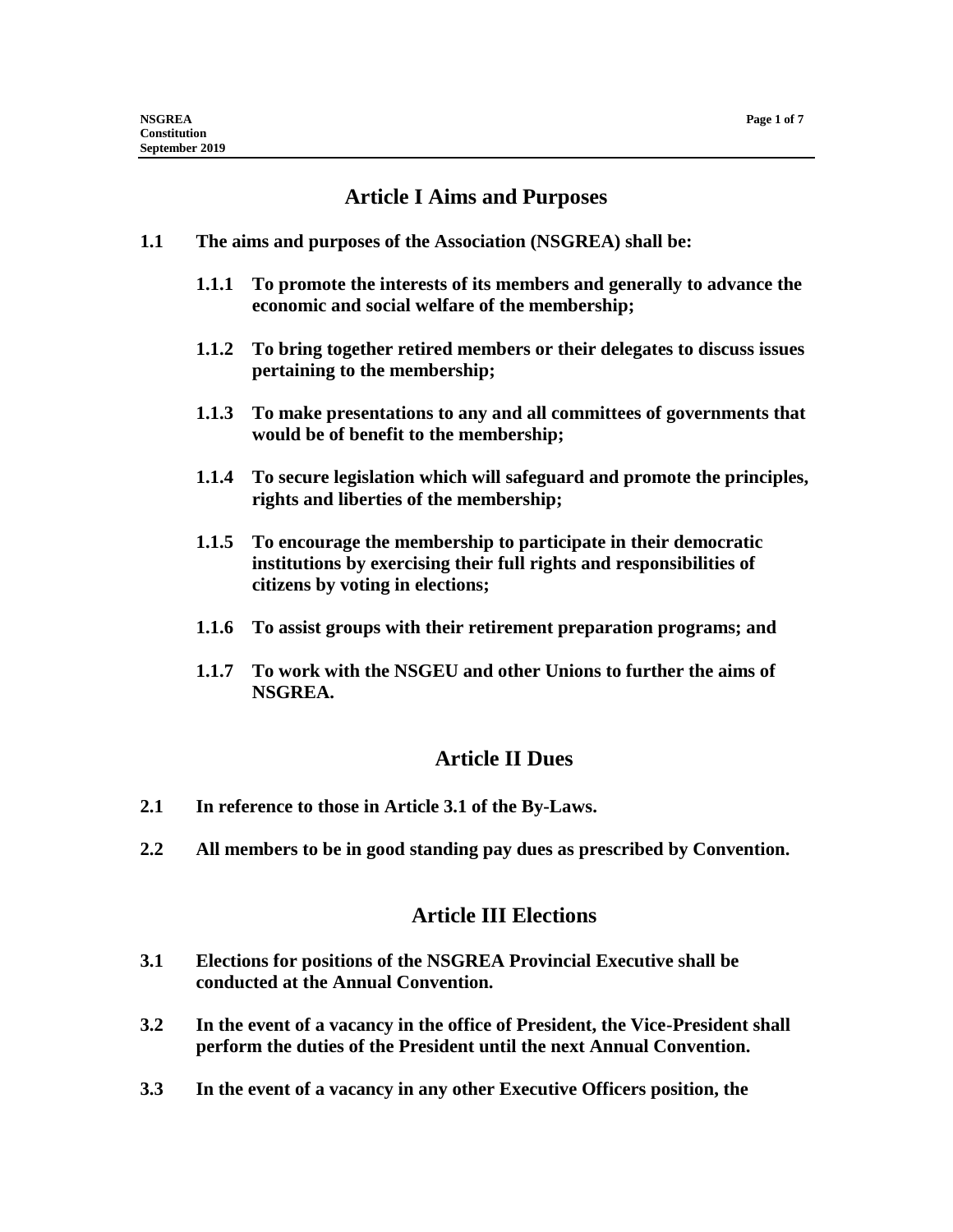**Provincial Executive shall appoint from the membership a suitable individual to serve the unexpired term until the next Annual Convention.**

- **3.4 To be eligible for nomination, a member must be present at the annual Convention or Special Convention called for that purpose, or has agreed in writing to accept office and be a paid up member.**
- **3.5 Election of officers shall be by secret ballot.**
- **3.6 A nominee shall be declared elected upon receiving fifty percent (50%) +1 of the votes cast. If a majority vote is not obtained by a nominee, a runoff election shall be held, from which the nominee who received the least votes and any other nominee who voluntarily withdraws will be eliminated from the ballot. This process will continue until a nominee achieves the required number of votes to be elected.**
- **3.7 If there is only one nominee for a position, the elections chairperson shall declare that nominee elected by acclamation.**
- **3.8 No vote count shall be announced.**
- **3.9 Elections for officers will be held at every Convention, alternating in the following manner:**
	- **3.9.1 2007 election of Vice-President, Treasurer and Benefits Representative for a two-year term and every odd year afterwards; and further that the Benefits Representative be elected for a one-year term at the 2014 Convention and thereafter in accordance with Article 8.9.1; and**
	- **3.9.2 Commencing 2008 election of President, Secretary and Membership Secretary for a two-year term and every even year afterwards.**

# **Article IV Participation**

- **4.1 The Annual Convention of the NSGREA shall be at a place and time as determined by the NSGREA Provincial Executive.**
- **4.2 The Annual Convention shall elect from its membership the NSGREA Provincial Executive Positions as per Article 8.9.**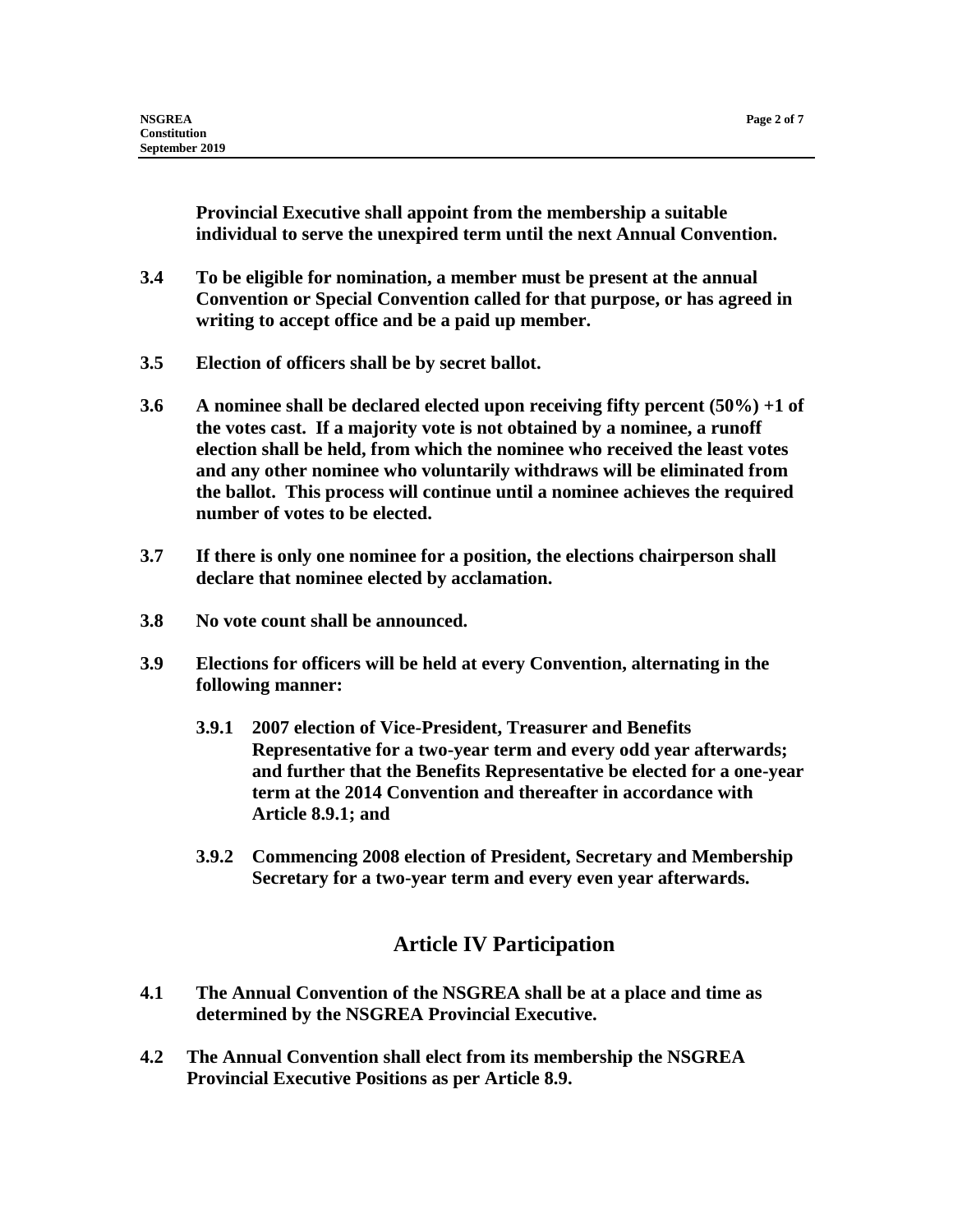- **4.3 The immediate Past President will be a non-voting member of the Executive.**
- **4.4 The NSGREA Provincial Executive may designate any other member to serve the Association in any additional positions as required.**
- **4.5 The Regions designated are as follows:**
	- **4.5.1 Cumberland County**
	- **4.5.2 Lunenburg, Queens Counties**
	- **4.5.3 Halifax Regional Municipality and Hants East**
	- **4.5.4 Out of Province members**
	- **4.5.5 Inverness, Richmond, Victoria Counties**
	- **4.5.6 Digby East to and including Hants West**
	- **4.5.7 Antigonish, Guysborough, Pictou Counties**
	- **4.5.8 Cape Breton County**
	- **4.5.9 Colchester County**
	- **4.5.10 Shelburne, Yarmouth Counties, District of Clare and Digby West**

### **Article V Duties of the Executive**

- **5.1 The President Shall:**
	- **5.1.1 Be the Chief Executive Officer of the Association, and shall be responsible for the overall operation of the NSGREA in conjunction with the Provincial Executive;**
	- **5.1.2 Preside at all meetings of the Executive and the Annual Convention;**
	- **5.1.3 Sign all official documents of the NSGREA and be a signing officer;**
	- **5.1.4 Attend meetings when requested or, send a replacement as a representative;**
	- **5.1.5 Be an ex-offico member of all committees;**
	- **5.1.6 Assign duties and responsibilities to members of the Executive; and**
	- **5.1.7 Perform such other duties as are normally attached to the office of President.**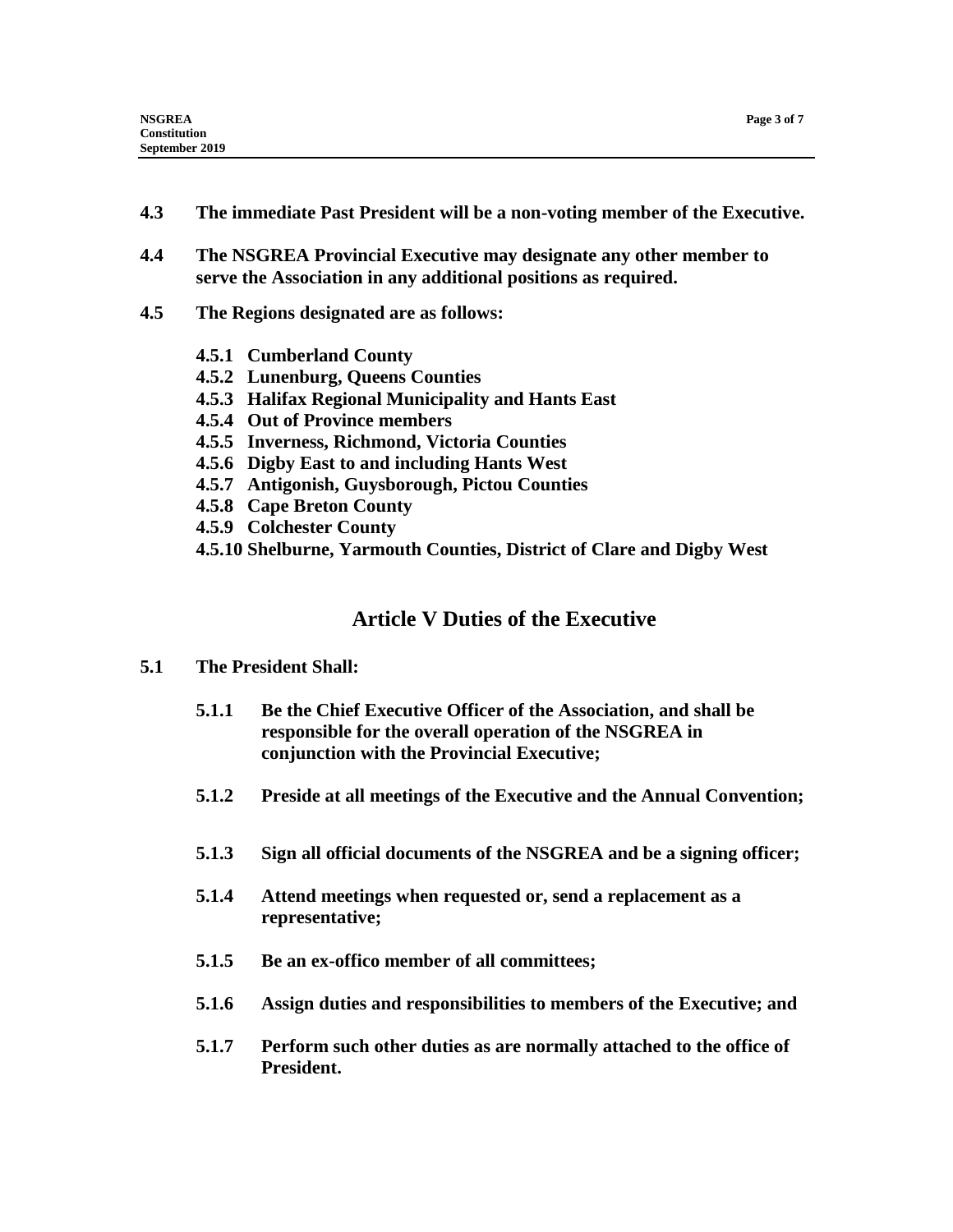#### **5.2 The Vice-President shall:**

- **5.2.1 Replace the President in his/her absence;**
- **5.2.2 Be a signing officer of the Association;**
- **5.2.3 Aid the President in the duties as Chief Executive Officer and act on behalf of the President when so authorized and discharge the responsibilities assigned by the President; and**
- **5.2.4 Accept and carry out other duties as may be required by the Executive of the Association.**
- **5.3 The Secretary shall:**
	- **5.3.1 Take and record minutes of all executive meetings and present these minutes at the following meeting;**
	- **5.3.2 Handle the correspondence of the NSGREA as directed by the Provincial Executive and/or Annual Convention;**
	- **5.3.3 Work with the President in preparing meeting notices, agendas and attending to other business of the Association;**
	- **5.3.4 Have and hold records and minutes of the current five year period; and**
	- **5.3.5 Perform any other related duties as determined by the Executive.**
- **5.4 The Treasurer shall:**
	- **5.4.1 Be a signing officer of the Association and shall sign all financial documents of the Association;**
	- **5.4.2 Attend to all financial matters of the NSGREA with the approval of the Executive;**
	- **5.4.3 Maintain a record of all receipts and disbursements of the Association for the current five-year period;**
	- **5.4.4 Report as required on the financial position of the NSGREA;**
	- **5.4.5 Deposit all funds and investments of the Association as approved by**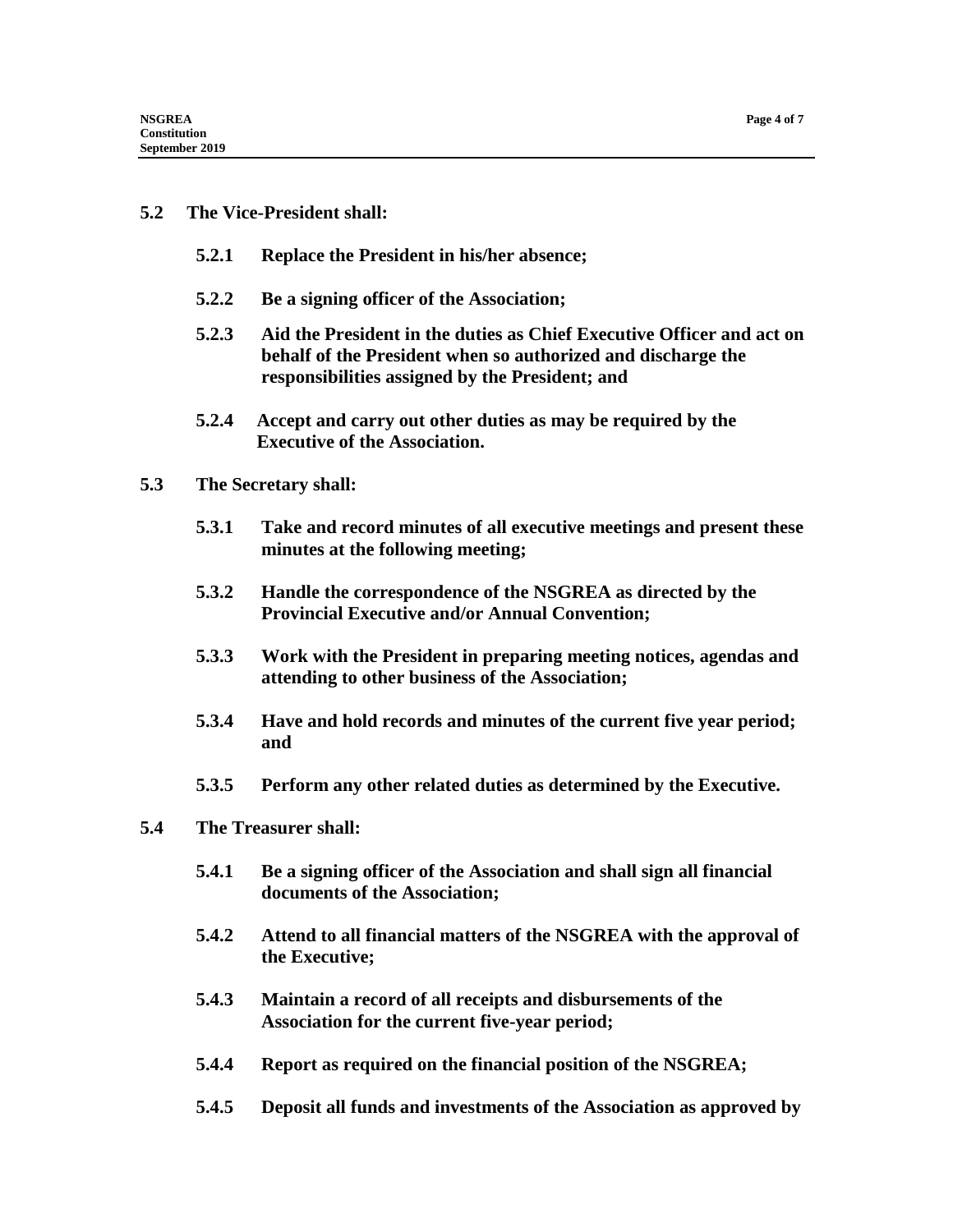#### **NSGREA Provincial Executive;**

- **5.4.6 Prepare an annual budget and provide financial statements to the Annual Convention; and**
- **5.4.7 To coordinate all financial matters pertaining to the Annual Convention.**
- **5.5 The Membership Secretary shall:**
	- **5.5.1 Keep a current list of all active and inactive members;**
	- **5.5.2 To coordinate the Annual Convention;**
	- **5.5.3 Prepare information material to be distributed as required;**
	- **5.5.4 Prepare membership campaigns to bring non-active retirees into active status; and**
	- **5.5.5 Perform any other related duties as assigned by the Provincial Executive.**
- **5.6 The Benefits Representative shall:**
	- **5.6.1 Represent NSGREA in all matters pertaining to benefits and pensions, with the exception of the Board of Directors position on the Public Service Superannuation Plan Trustee Incorporated (PSSPTI);**
	- **5.6.2 Act as chairperson of the Benefits Committee; and**
	- **5.6.3 Advise and act as a resource person to the members on all matters relevant to retirees or post-retirement benefits and pensions.**

### **Article VI Honorariums**

**6.1 Honorariums shall be paid to the Executive as determined by Conventions.**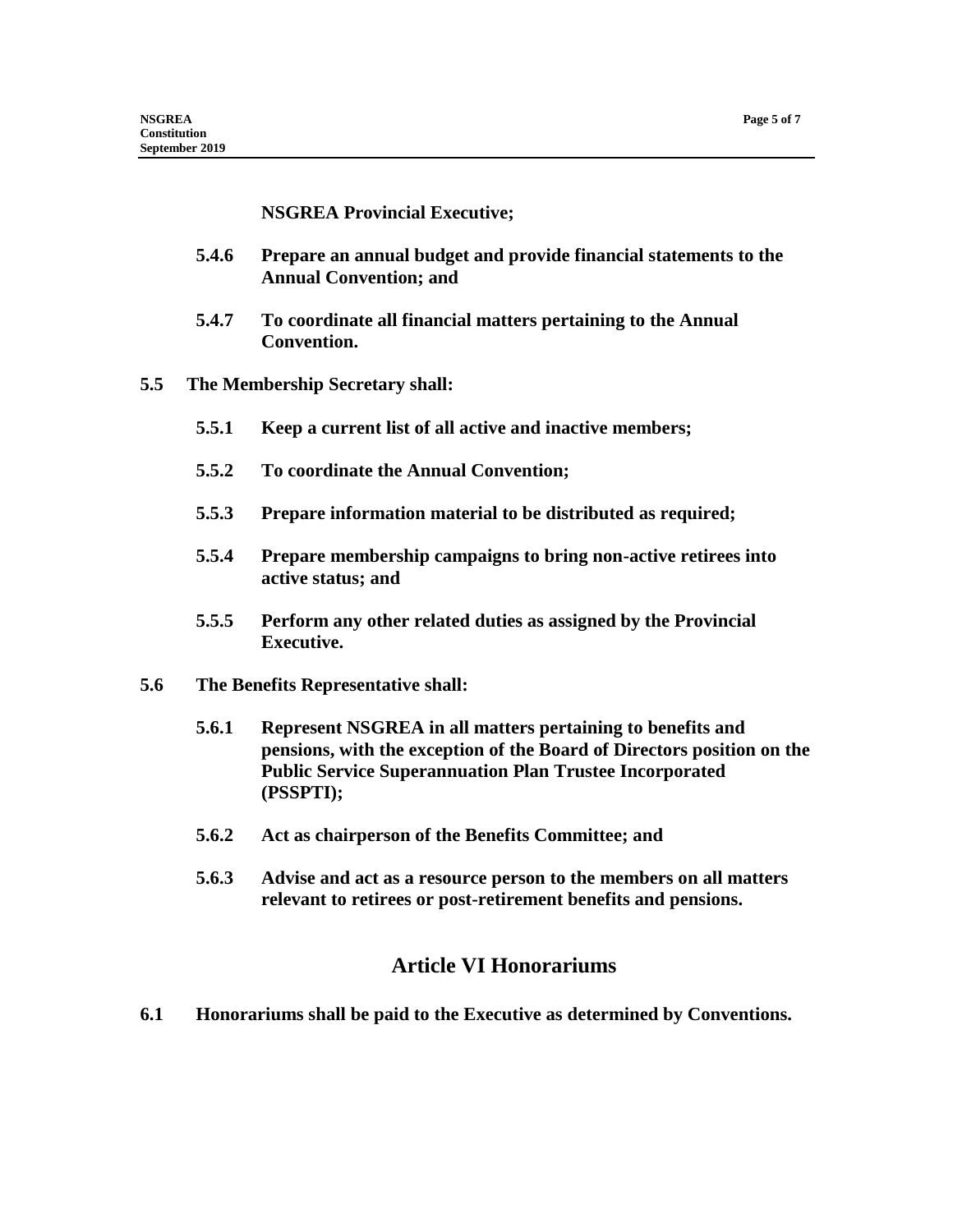# **Article VII Complaint / Grievance**

- **7.1 If a member has a complaint or grievance against any officer or other member of the Association, which cannot be dealt with by the procedures set forth in these By-Laws, the aggrieved member shall have the right to submit the case with all relevant material to the Secretary of the Provincial Executive, who shall immediately refer the case with all documentation to the Executive or Special Committee appointed for that purpose.**
- **7.2 The Executive or Special Committee shall undertake such inquiries, hearings or meetings as deemed advisable and report on the findings, conclusions and recommendations as soon as possible to the parties to the complaint and to the President or the Secretary of the NSGREA.**
- **7.3 The individual lodging the complaint must bear all necessary costs associated with any investigations unless their concerns are found to be true. The costs in this situation will be cost-shared between the Association and the individual.**
- **7.4 All decisions of the Executive or Special Committee are final and binding.**

# **Article VIII Committees**

- **8.1 The Provincial Executive may establish such Committees as it determines necessary from time to time to carry out its objectives or any functions assigned to it.**
- **8.2 The number of each Committee and the mandate of such committee shall be determined by the Provincial Executive.**
- **8.3 Members on each Committee shall serve without remuneration. The Committee member may be paid reasonable expenses incurred by them in the performance of their duties.**
- **8.4 The members of any standing Committee may be elected at the Annual Convention or appointed by the Provincial Executive. The term of membership on each Standing Committee shall be for a period of one (1) year. They may be appointed to the committee in subsequent years.**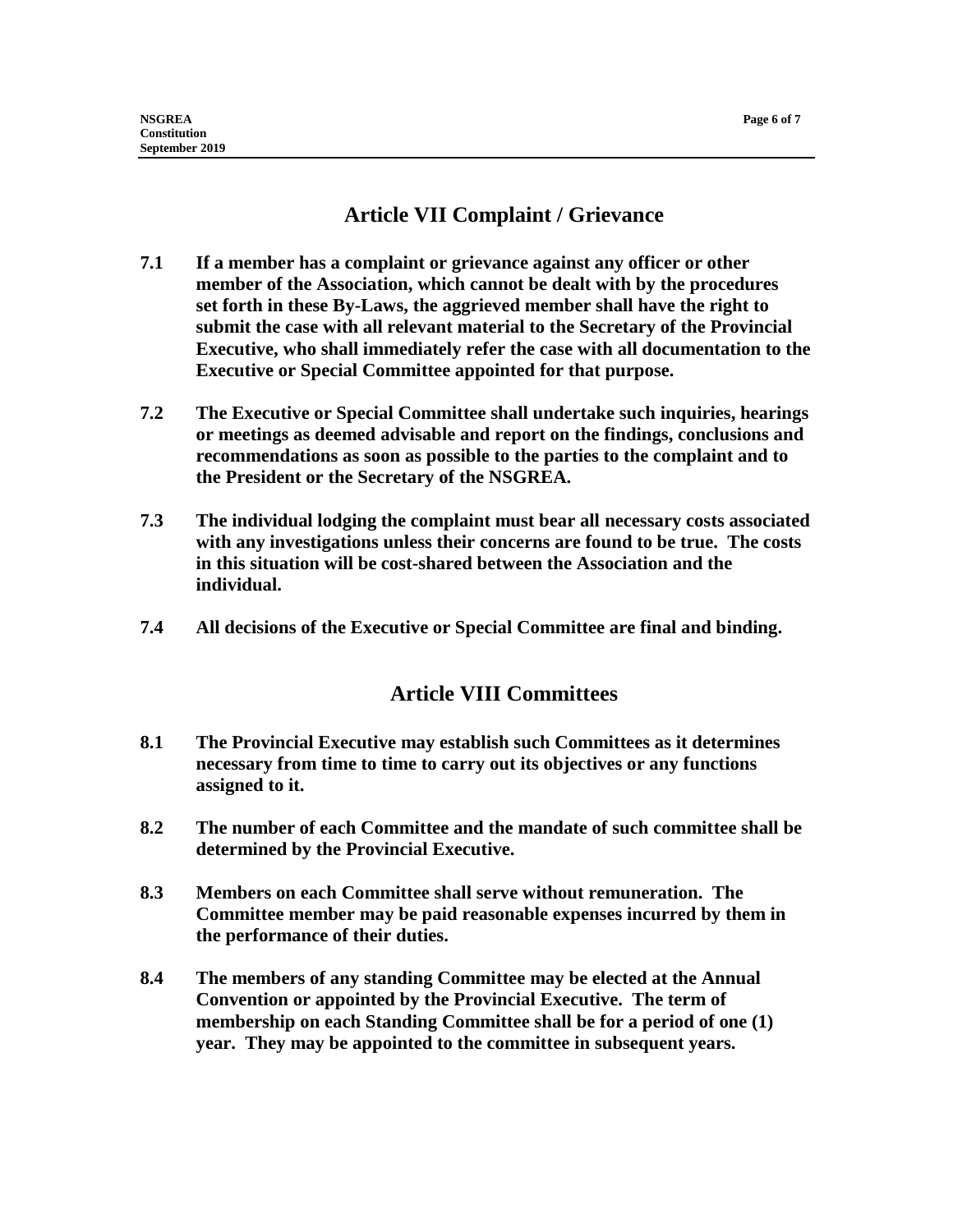### **Article IX Policy Statements**

**9.1 In consideration of the ongoing need for the Association to provide guidelines, information and directions to its members, the NSGREA Executive may adopt Policy Statements on such matters as are deemed necessary from time to time.**

#### **Article X Dissolution**

**10.1 It is specifically provided that in the event of dissolution or winding up of the Association (NSGREA) all of its remaining assets after payment of its liabilities shall be distributed and left to the Nova Scotia Government Employees Union (NSGEU).**

### **Article XI Amendments**

**11.1 Amendments to the Constitution may be made at the Convention by a twothirds (66 2/3%) majority vote of those present and voting. Proposed amendments must be presented to the Secretary of the Provincial Executive at least sixty (60) days before the Convention and/or a Special Meeting called for that purpose. The amendment shall be included in the Notice calling the Convention and/or Special Meeting called for that purpose. A Special Committee appointed by the Executive to review the Constitution may also bring changes forth according to the Constitution.**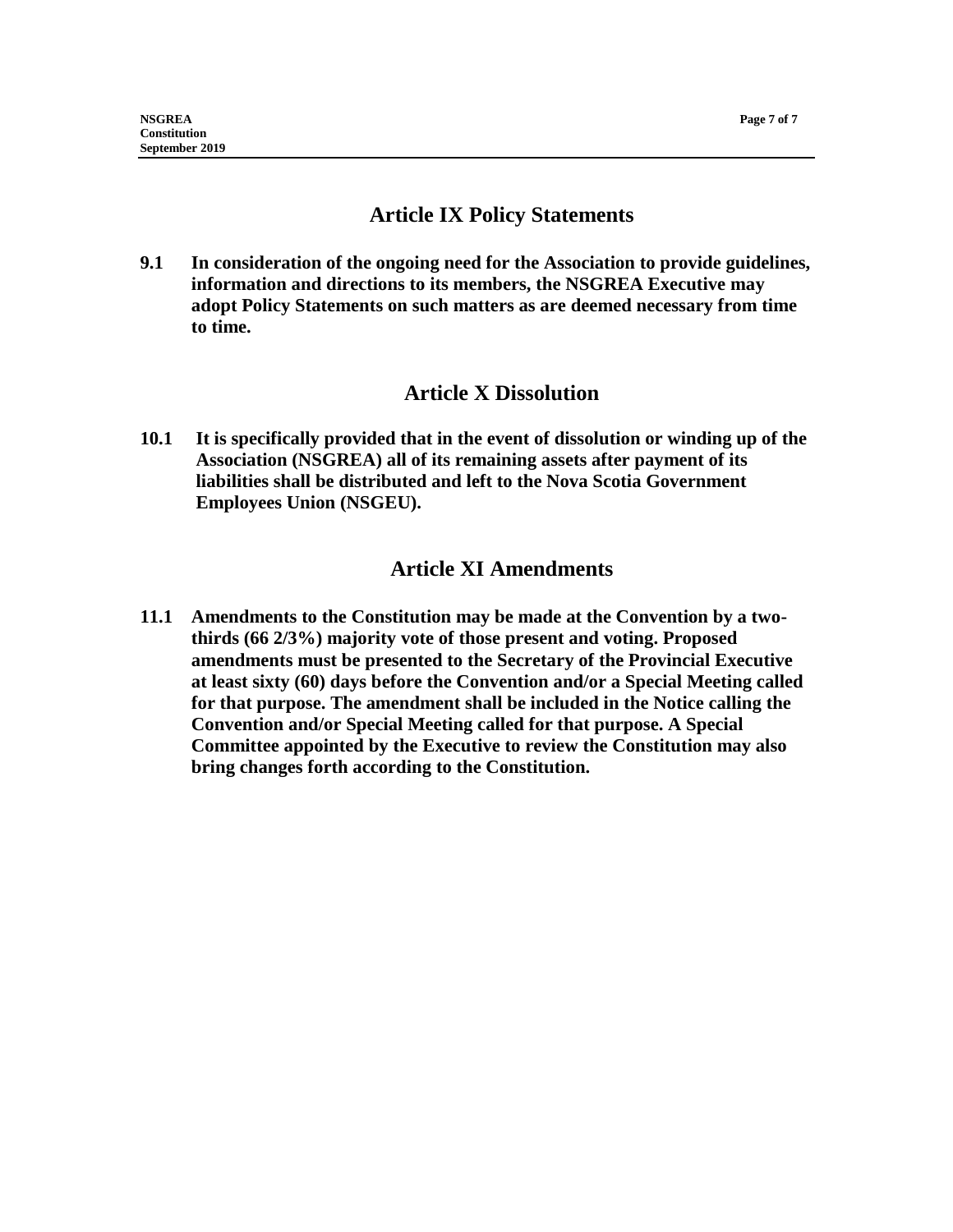# **TABLE OF CONTENTS**

# **BY - LAWS**

| Article V Term of Office (all interactionary contraction of the V Term of Office (all interactions) and the V Term of 2 |  |
|-------------------------------------------------------------------------------------------------------------------------|--|
|                                                                                                                         |  |
|                                                                                                                         |  |
|                                                                                                                         |  |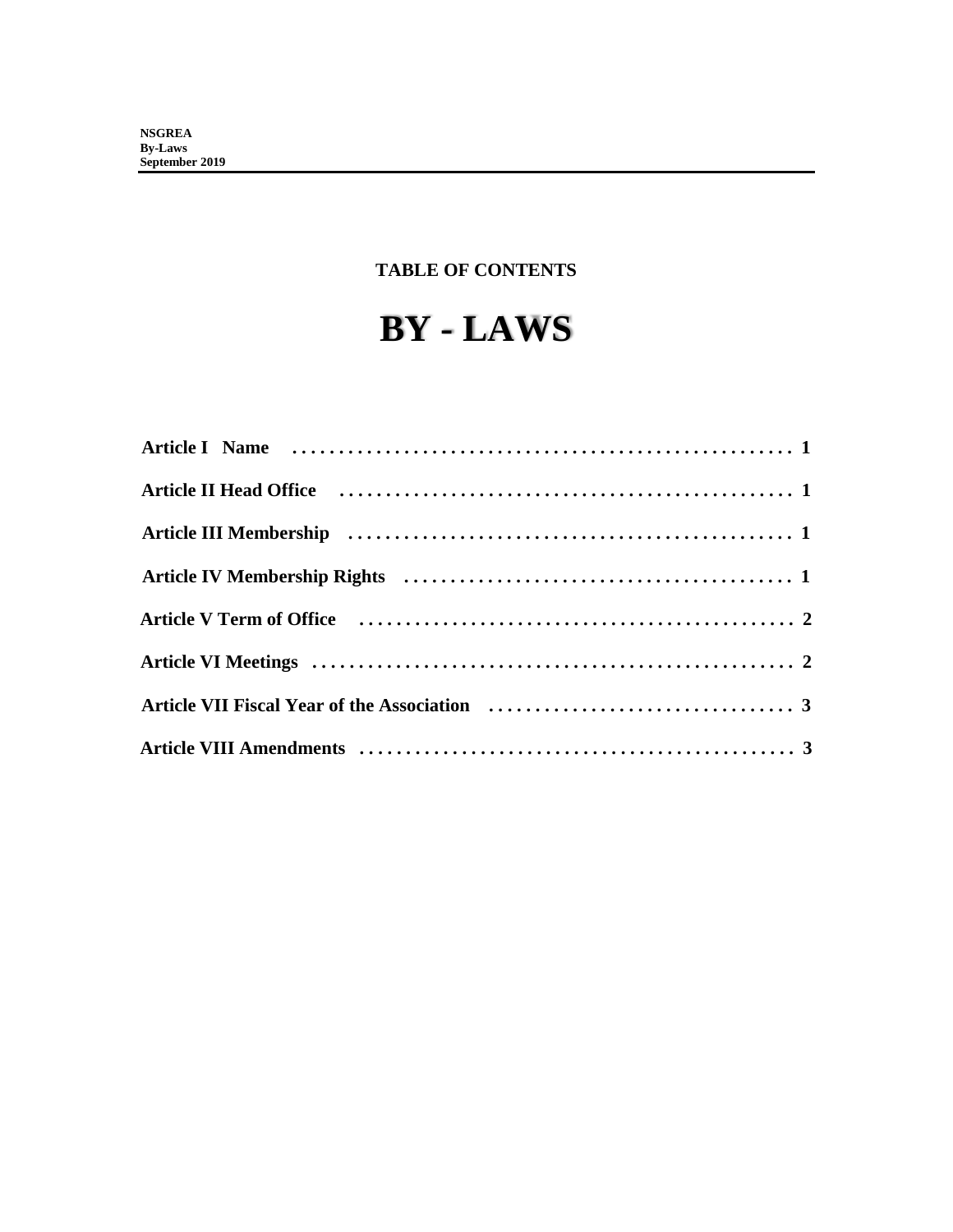#### **Article I Name**

**1.1 The Name of the organization shall be known as the Nova Scotia Government Retired Employees Association, hereafter referred to as the Association or the N.S.G.R.E.A.**

### **Article II Head Office**

**2.1 The head office of the Association shall be in such place as determined by the Provincial Executive from time to time, taking into consideration a central access location of the Province of Nova Scotia.**

#### **Article III Membership**

- **3.1 Membership in the NSGREA shall be open to:**
	- **3.1.1 All persons who are in receipt of a Nova Scotia Public Service Superannuation Benefit (pension);**
	- **3.1.2 The spouse of a deceased member; and**
	- **3.1.3 All former members (retired) of the Nova Scotia Government and General Employees Union (NSGEU).**

#### **Article IV Membership Rights**

- **4.1 Every member in good standing is entitled:**
	- **4.1.1 To be nominated for, and hold, any office in the NSGREA, subject to all qualifications stipulated in this Constitution and By-Laws;**
	- **4.1.2 To participate in elections as set forth in this constitution and By- Laws;**
	- **4.1.3 To attend executive meetings of the NSGREA upon request through the Executive;**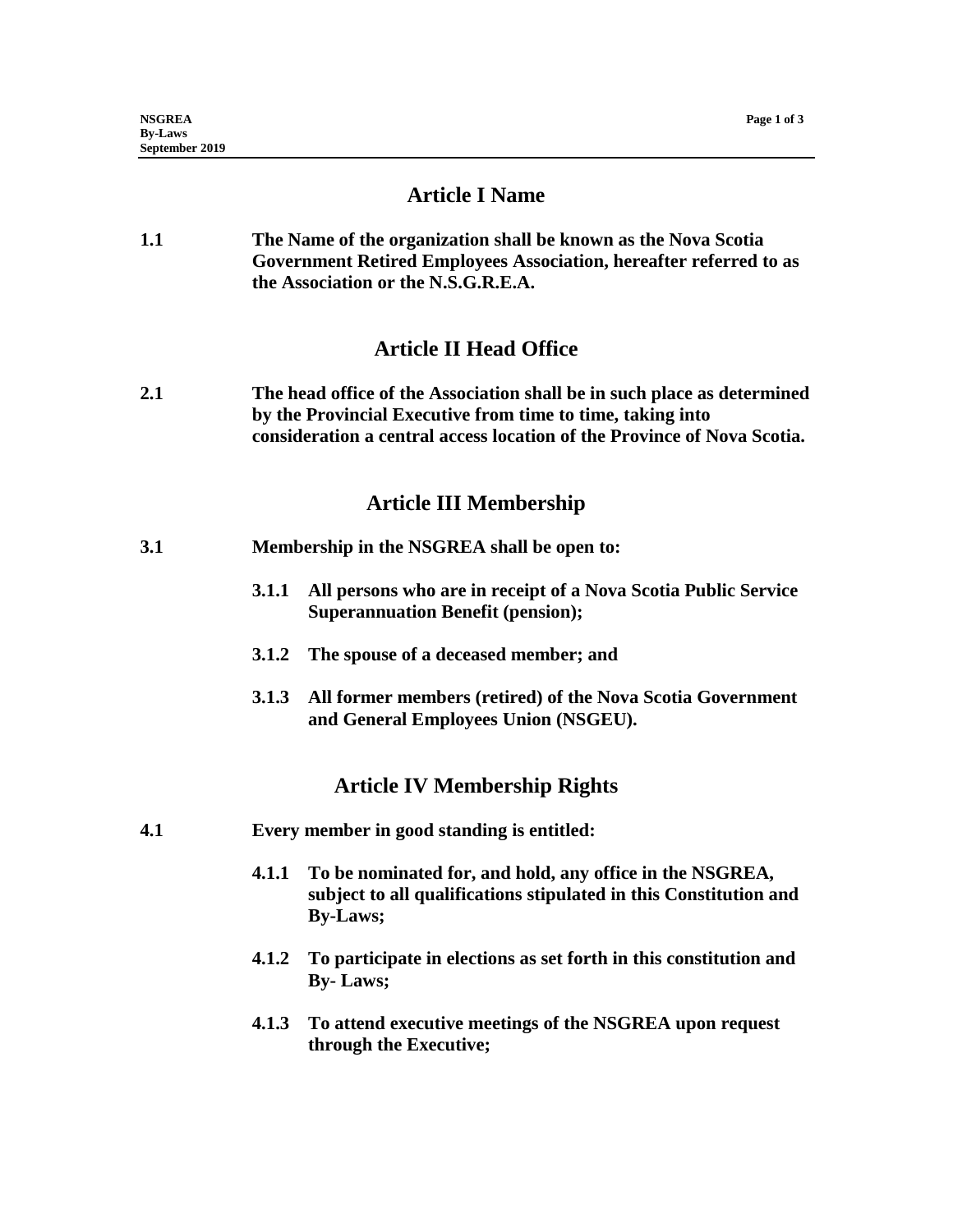|     | active;                                                                                                                                                                                                                                                | 4.1.4 a) To formulate resolutions and Constitutional<br>amendments to the Annual Convention, which must<br>first be approved by the Regional Areas if that Region is                                                                                    |  |
|-----|--------------------------------------------------------------------------------------------------------------------------------------------------------------------------------------------------------------------------------------------------------|---------------------------------------------------------------------------------------------------------------------------------------------------------------------------------------------------------------------------------------------------------|--|
|     |                                                                                                                                                                                                                                                        | b) If the Region is inactive, the resolution or<br>Constitutional amendment must be presented in written<br>form to the Executive for direction to Convention;                                                                                          |  |
|     | 4.1.5                                                                                                                                                                                                                                                  | To participate in NSGREA Regional meetings;                                                                                                                                                                                                             |  |
|     | 4.1.6                                                                                                                                                                                                                                                  | To receive a membership card; and                                                                                                                                                                                                                       |  |
|     |                                                                                                                                                                                                                                                        | 4.1.7 To receive a copy of the NSGREA Constitution upon request.                                                                                                                                                                                        |  |
|     |                                                                                                                                                                                                                                                        | <b>Article V Term of Office</b>                                                                                                                                                                                                                         |  |
| 5.1 | The term of office for Provincial Executive shall be for two years from<br>the Annual Convention date as determined by the Executive or until<br>such time as replaced by subsequent elections provided for in the<br><b>Constitution and By-Laws.</b> |                                                                                                                                                                                                                                                         |  |
| 5.2 | All Committees of the NSGREA shall be for a period of one year as<br>elected or appointed as defined in this Constitution and By-Laws.                                                                                                                 |                                                                                                                                                                                                                                                         |  |
|     |                                                                                                                                                                                                                                                        | <b>Article VI Meetings</b>                                                                                                                                                                                                                              |  |
| 6.1 | There shall be at least four NSGREA Provincial Executive Meetings<br>in a Calendar year.                                                                                                                                                               |                                                                                                                                                                                                                                                         |  |
| 6.2 | The President may call a Special Meeting of the Executive at any time,<br>or upon written request of at least fifty percent (50%) of the<br><b>Provincial Executive.</b>                                                                               |                                                                                                                                                                                                                                                         |  |
| 6.3 |                                                                                                                                                                                                                                                        | A Special Meeting of the NSGREA shall be called by the President<br>upon request, in writing, signed by as least ten percent $(10\%)$ of the<br>total membership or (50%) of the Regional Executives with the<br>approval of their general memberships. |  |
| 6.4 |                                                                                                                                                                                                                                                        | The General or Annual Membership Convention shall be convened at<br>the discretion of the NSGREA Provincial Executive, but shall take<br>place at least once a calendar year.                                                                           |  |